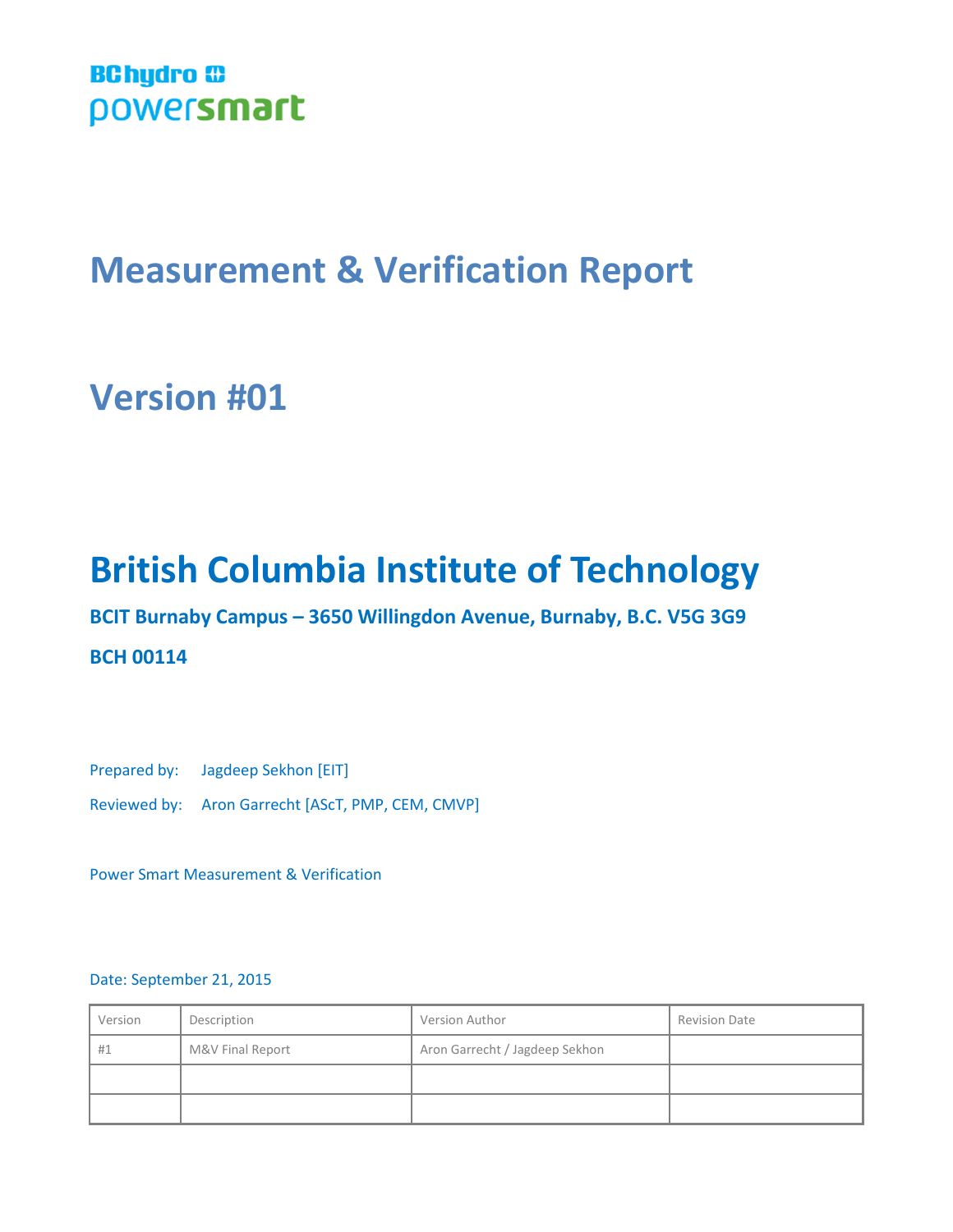# **Table of Contents**

| 2. |  |
|----|--|
|    |  |
|    |  |
|    |  |
|    |  |
|    |  |

# **List of Tables**

# **List of Figures**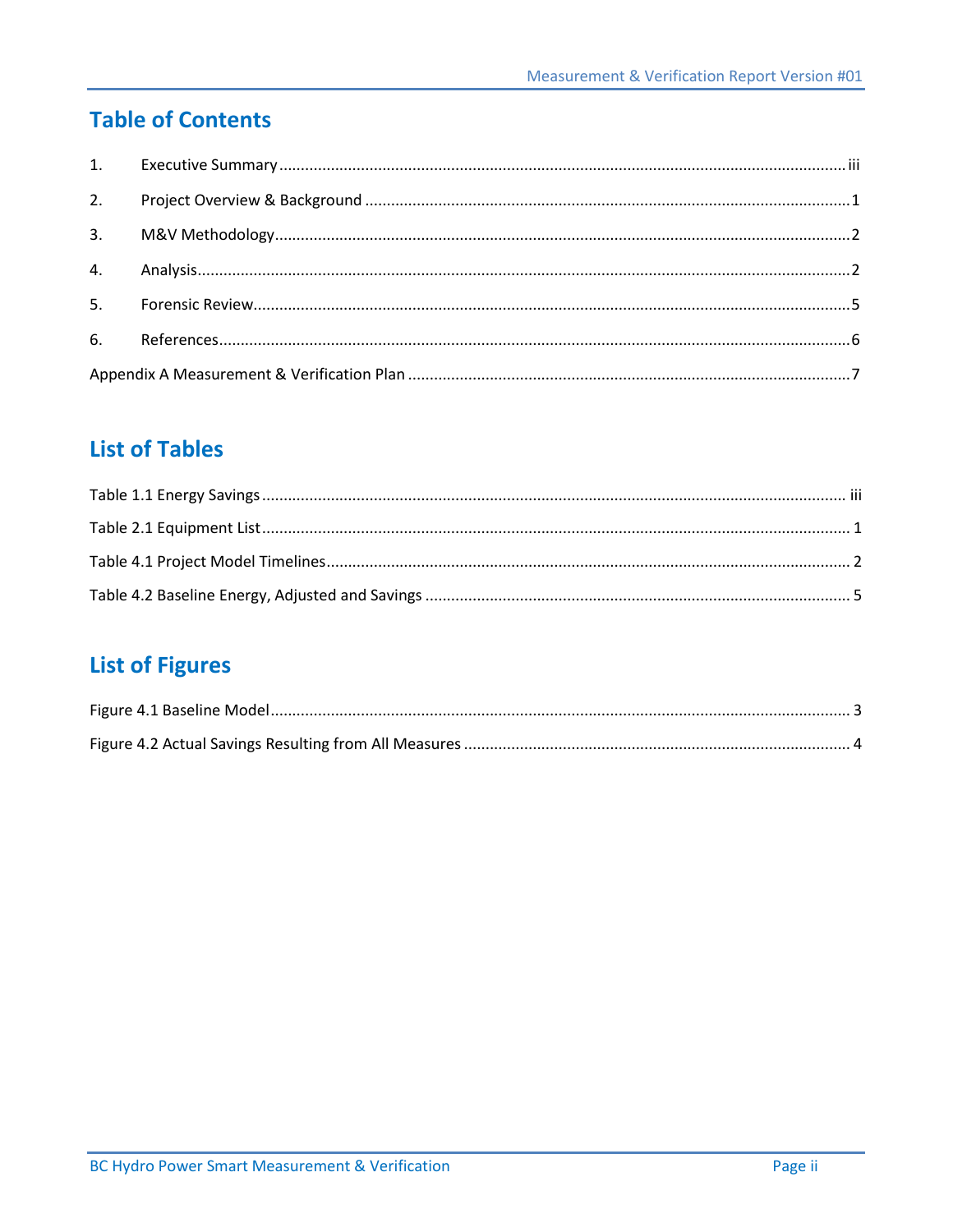## **1. Executive Summary**

In 2013, an energy conservation project was completed at British Columbia Institute of Technology in Burnaby, B.C. This report is focused on presenting the energy savings after upgrading existing make up air units and exhaust fans with Variable Frequency Drive (VFD) controls.

An analysis has been performed to verify that the expected electrical savings from these retrofits are being achieved. The results from this analysis are shown below.

<span id="page-2-0"></span>

| <b>Table 1.1 Energy Savings</b>   |                                                                                 |                                                                           |                                                                     |  |
|-----------------------------------|---------------------------------------------------------------------------------|---------------------------------------------------------------------------|---------------------------------------------------------------------|--|
| <b>ECM</b>                        | <b>Initial Review (IR)</b><br><b>Annual Electricity</b><br>Savings <sup>1</sup> | Site Inspection (SI)<br><b>Annual Electricity</b><br>Savings <sup>1</sup> | Verified (M&V)<br><b>Annual Electricity</b><br>Savings <sup>1</sup> |  |
| #1: Adjustable speed drive on fan | 603,000 kWh                                                                     | 575,000 kWh                                                               | 683,000 kWh                                                         |  |
| Totals:                           | 603,000 kWh                                                                     | 575,000 kWh                                                               | 683,000 kWh                                                         |  |

1 Rounded to nearest 1,000 kWh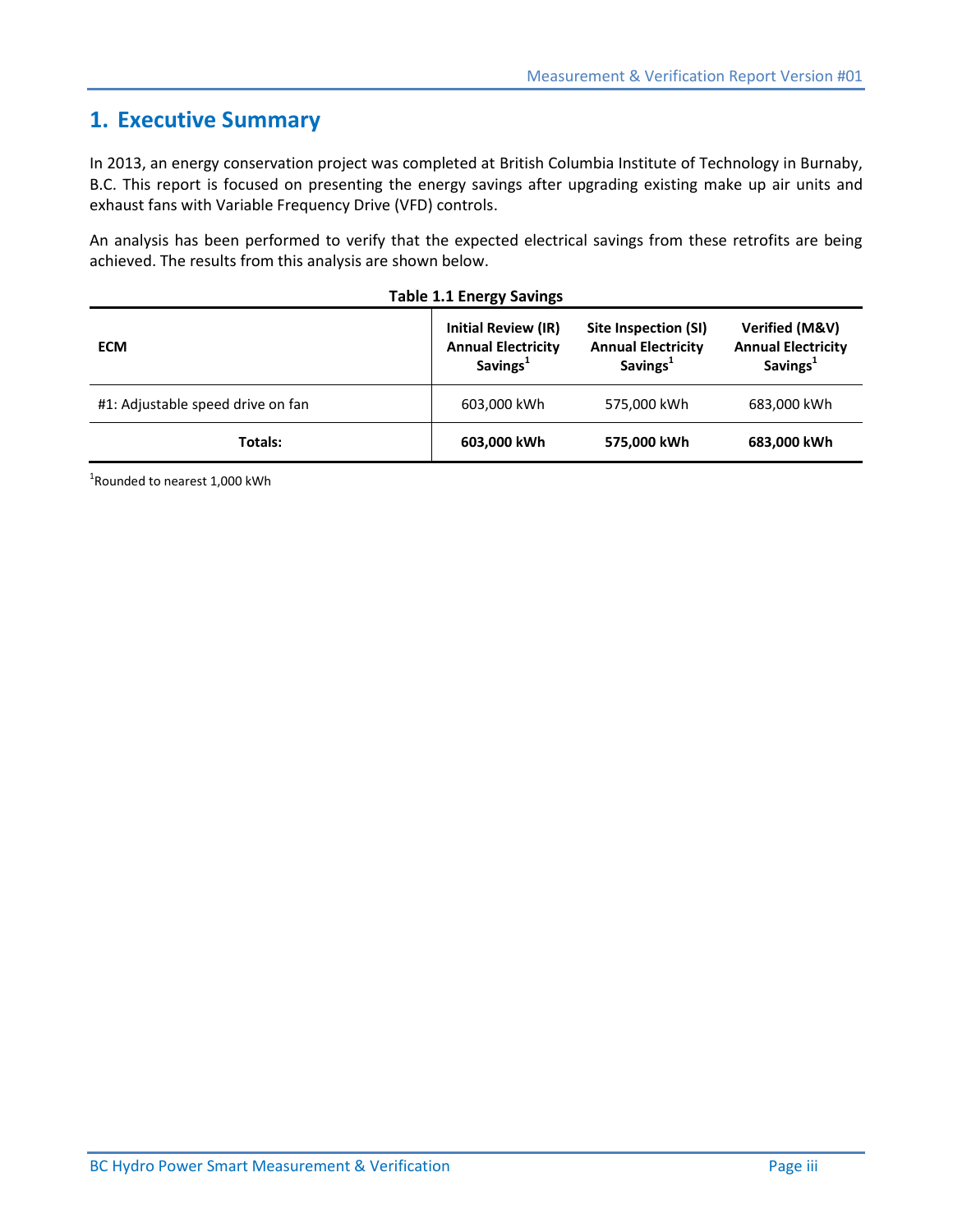## **2. Project Overview & Background**

In 2013, the British Columbia Institute of Technology (BCIT) implemented an energy-efficient project at their facility in Burnaby, B.C. This project consisted of upgrading existing make up air units (MAUs) and exhaust fans with Variable Frequency Drive (VFD) controls.

Before the project implementation, the five (5) main make up air units at BCIT's NE08 (welding training building) were direct fired and each unit had an integrated constant volume exhaust fan with a stack that exhausts the air up. All MAU units were turned on via a timer located on the wall in the vicinity of the service areas. The fan system typically operated the entire duration (Monday to Friday, from 7 am to 10 pm and 8 am to 4 pm on Saturday).

This project consisted of the following Energy Conservation Measure (ECM):

 **Adjustable speed drive on fan:** This ECM involved replacing the existing five (5) make-up air units (MAUs) and their associated exhaust fans with new MAUs equipped with variable frequency drive (VFD) controls. This ECM also involved implementing DDC controls with differential pressure sensor to monitor the flow.

<span id="page-3-0"></span>

| <b>Table 2.1 Equipment List</b> |                       |                                                |                                |  |  |
|---------------------------------|-----------------------|------------------------------------------------|--------------------------------|--|--|
| <b>Equipment List</b>           | <b>Equipment Size</b> | <b>Annual Hours of Operation</b><br>[Baseline] | <b>Control Type [Proposed]</b> |  |  |
| Exhaust Fan #1                  | 40 hp                 | 4,200                                          | <b>VFD</b>                     |  |  |
| Exhaust Fan #2a                 | 25 hp                 | 4,200                                          | <b>VFD</b>                     |  |  |
| Exhaust Fan #2b                 | 25 hp                 | 4,200                                          | <b>VFD</b>                     |  |  |
| Exhaust Fan #3                  | 40 hp                 | 4,200                                          | <b>VFD</b>                     |  |  |
| Exhaust Fan #4                  | 25 hp                 | 4,200                                          | <b>VFD</b>                     |  |  |
| Exhaust Fan #5                  | 20 hp                 | 4,200                                          | <b>VFD</b>                     |  |  |
| Exhaust Fan #6                  | 10 hp                 | 4,200                                          | <b>VFD</b>                     |  |  |
| Exhaust Fan #7                  | 5 hp                  | 4,200                                          | <b>VFD</b>                     |  |  |
| DC #1                           | 15 <sub>hp</sub>      | 4,200                                          | <b>VFD</b>                     |  |  |
| DC #2                           | 15 hp                 | 4,200                                          | <b>VFD</b>                     |  |  |
| Supply Fan #1 (MUA)             | 25 hp                 | 4,200                                          | <b>VFD</b>                     |  |  |
| Supply Fan #2 (MUA)             | 25 hp                 | 4,200                                          | <b>VFD</b>                     |  |  |
| Supply Fan #3 (MUA)             | 25 hp                 | 4,200                                          | <b>VFD</b>                     |  |  |
| Supply Fan #4 (MUA)             | 25 hp                 | 4,200                                          | <b>VFD</b>                     |  |  |
| Supply Fan #5 (MUA)             | 30 hp                 | 4,200                                          | VFD                            |  |  |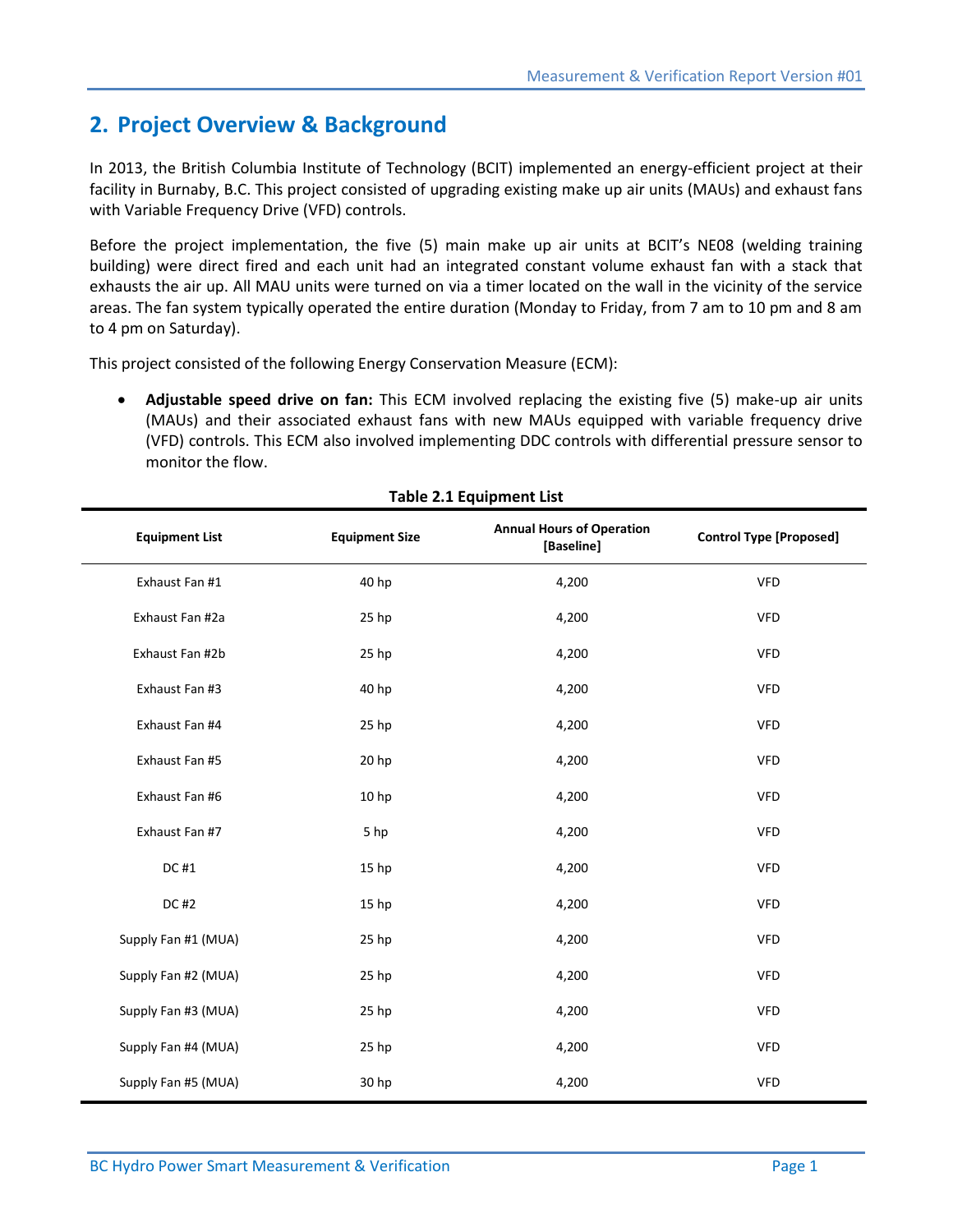## **3. M&V Methodology**

As defined by BC Hydro and referred to in the BC Hydro Power Smart Incentive Agreement, the BC Hydro Project completion date enables the start of the Measurement & Verification (M&V) period. The M&V consists of at least one year of post project operations plus additional time to perform other related activities.

A detailed utility bill analysis was performed to measure the electricity savings resulting from this project. The guidelines used to perform these measurements were taken from the International Performance Measurement & Verification Protocol (IPMVP), and the Federal Energy Management Program (FEMP). Both of these guidelines recommend that an "M&V Option C" methodology be used to monitor savings in a project with a project scope such as this. The Option C usually involves collecting historical whole facility baseline energy use data, and the continuous measuring of whole facility energy use after ECM installation.

# **4. Analysis**

The electricity savings for these measures were calculated by taking the most current one year period before implementation as a representative year of typical electricity consumption [baseline]. That electricity consumption was then used to create a model to estimate or simulate what the electricity consumption would have been for the first year following the retrofit *(May, 2014 to April, 2015)* had the retrofit not occurred. This data was then compared to the current actual electricity consumption correcting for any variables that may affect consumption outside the scope of the project, and the difference is the savings.

<span id="page-4-0"></span>

| Model            | <b>From</b>    | To            | <b>Duration</b> |
|------------------|----------------|---------------|-----------------|
| <b>Base Year</b> | February, 2012 | January, 2013 | 1 year          |
| Performance Year | May, 2014      | April, 2015   | 1 year          |

#### **Table 4.1 Project Model Timelines**

The table-4.2 and graphs in Figure-4.1 and 4.2 illustrate:

- A graphical savings chart showcasing the monthly baseline consumption trend compared against the current year consumption trend
- A chart summarizing the savings resulting from the installed measures on a month by month basis.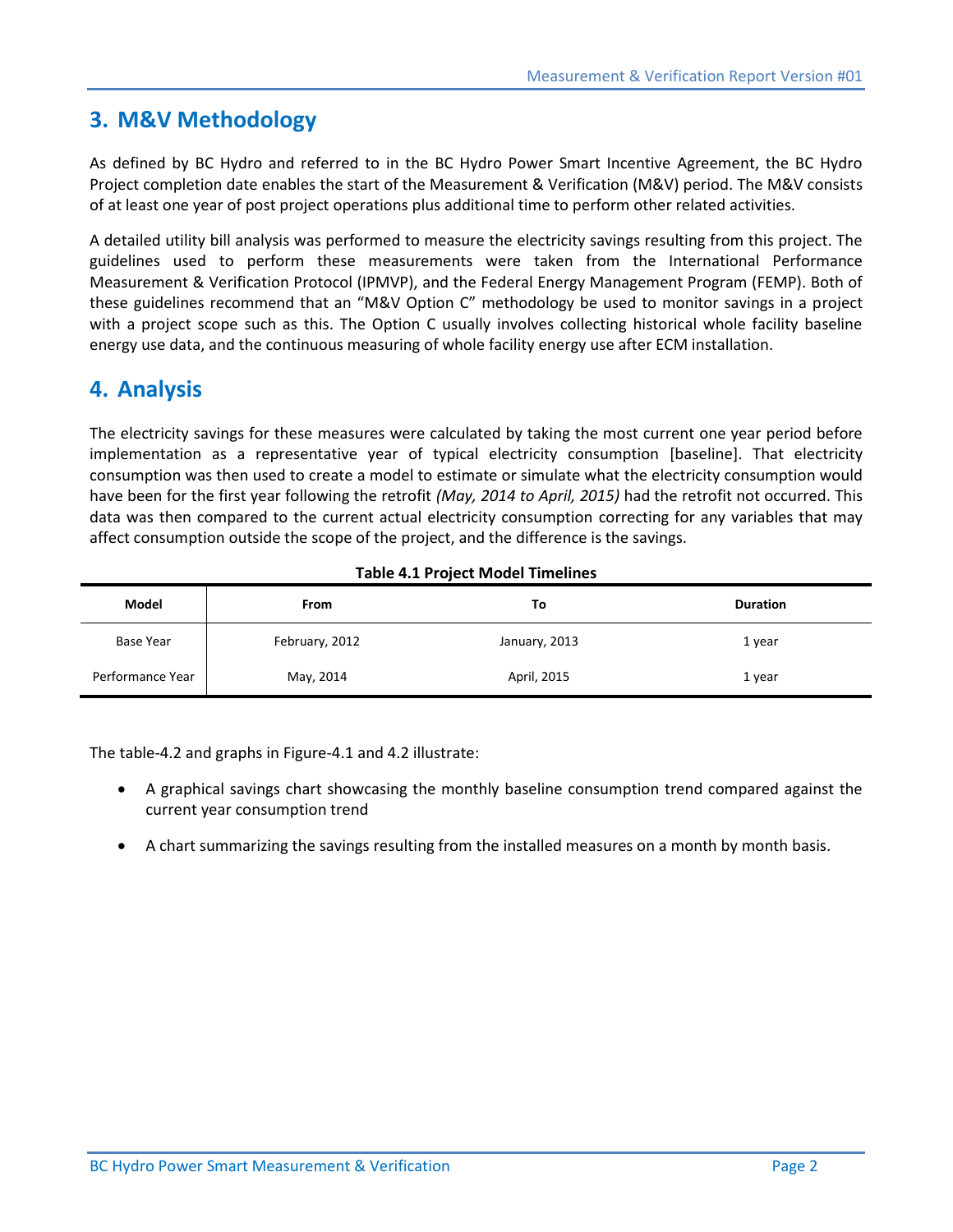

<span id="page-5-0"></span>kWh=  $(0.0 * #Days)$ <br>R2 = 0.000 + CVRMSE = 104.55

**Figure 4.1 Baseline Model**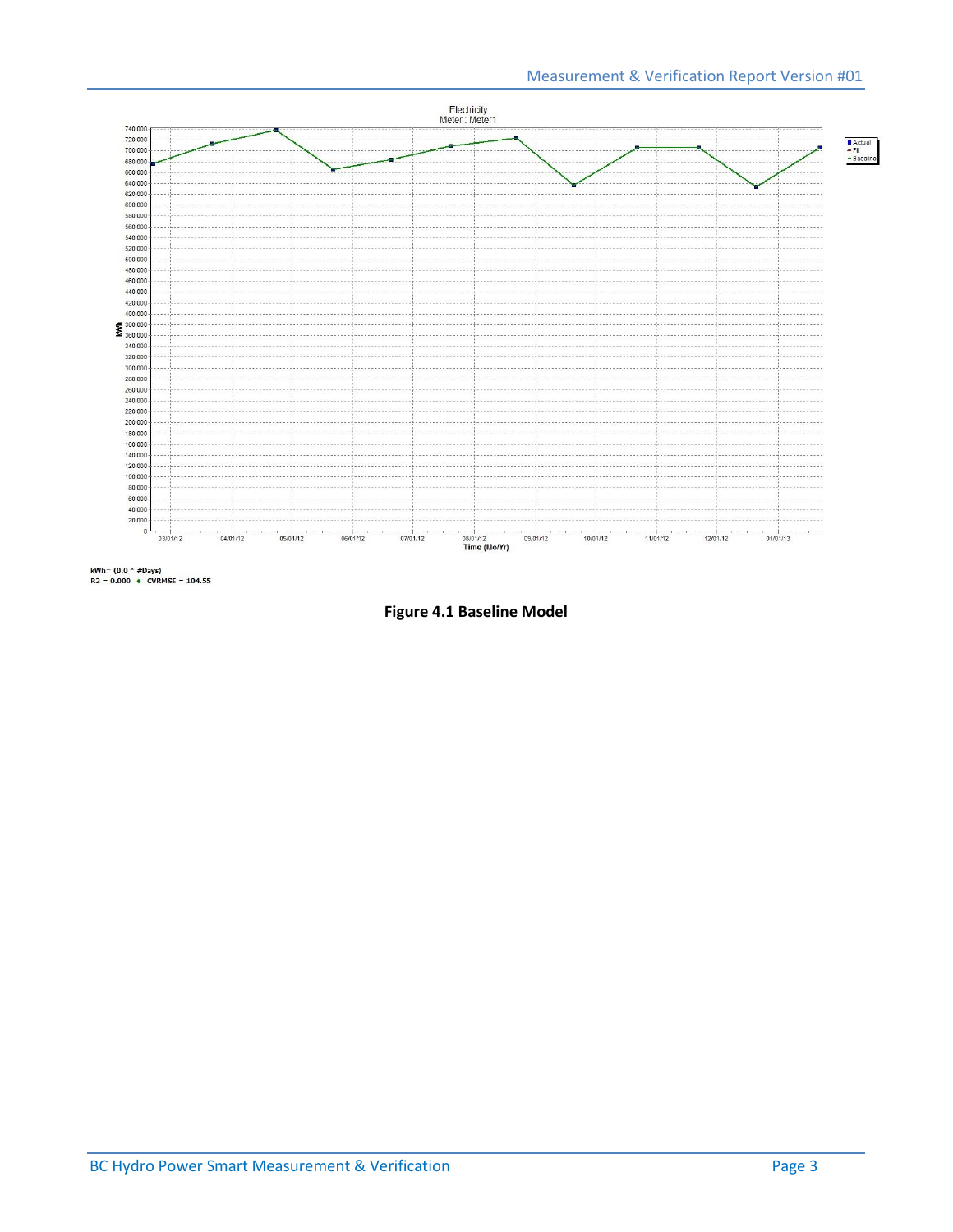

<span id="page-6-0"></span>**Figure 4.2 Actual Savings Resulting from All Measures**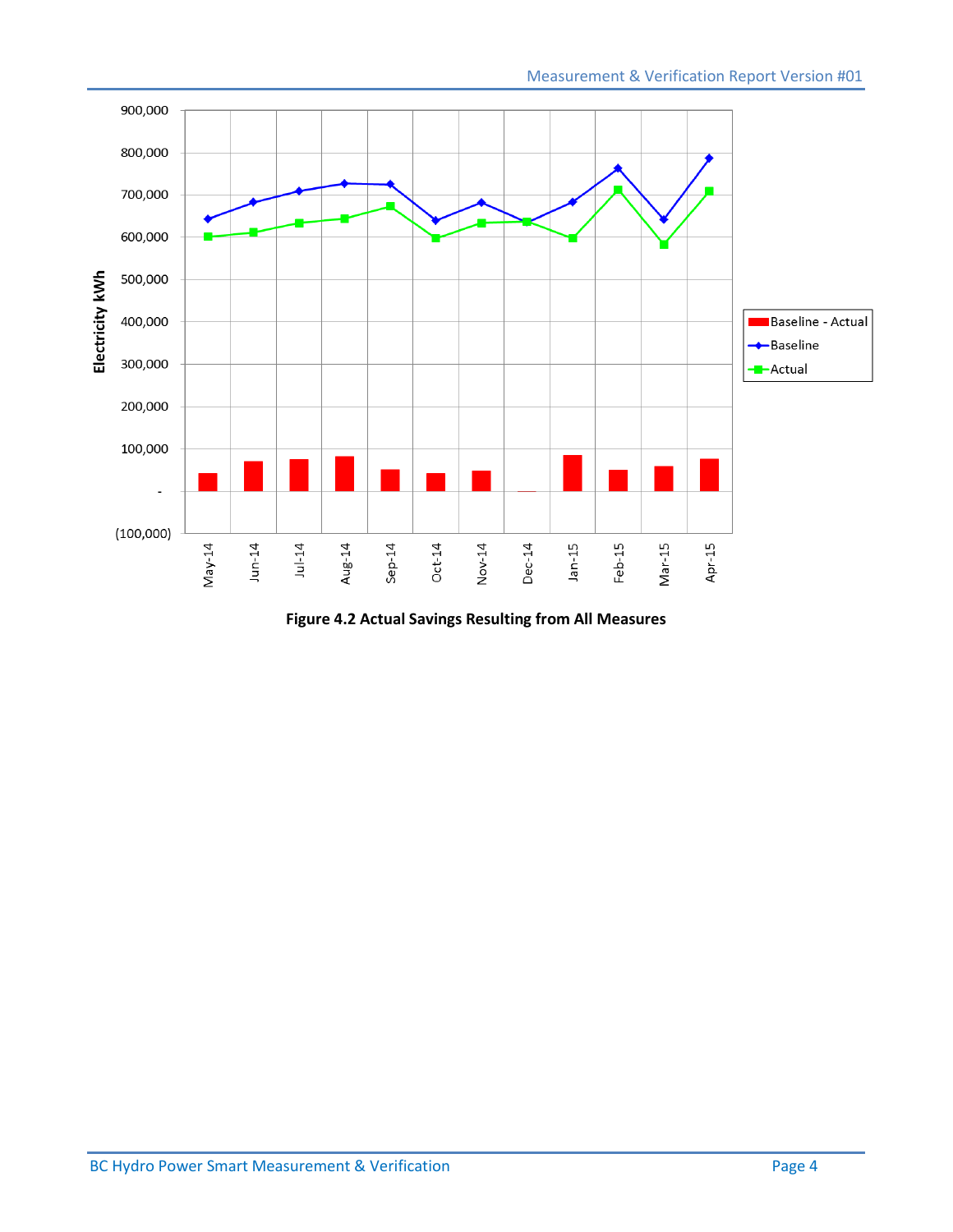<span id="page-7-0"></span>

| Month & Year    | <b>Baseline Energy (kWh)</b> | <b>Performance Period Energy</b><br>(kWh) | Savings: Baseline -<br>Performance (kWh) |
|-----------------|------------------------------|-------------------------------------------|------------------------------------------|
| May, 2014       | 643,132                      | 601,200                                   | 41,932                                   |
| June, 2014      | 682,759                      | 612,000                                   | 70,759                                   |
| July, 2014      | 709,093                      | 633,600                                   | 75,493                                   |
| August, 2014    | 727,025                      | 644,400                                   | 82,625                                   |
| September, 2014 | 725,155                      | 673,200                                   | 51,955                                   |
| October, 2014   | 639,450                      | 597,600                                   | 41,850                                   |
| November, 2014  | 682,127                      | 633,600                                   | 48,527                                   |
| December, 2014  | 635,426                      | 637,200                                   | (1,774)                                  |
| January, 2015   | 683,147                      | 597,600                                   | 85,547                                   |
| February, 2015  | 762,826                      | 712,800                                   | 50,026                                   |
| March, 2015     | 641,917                      | 583,200                                   | 58,717                                   |
| April, 2015     | 786,218                      | 709,200                                   | 77,017                                   |
| Totals:         | 8,318,273                    | 7,635,600                                 | 682,673                                  |

#### **Table 4.2 Baseline Energy, Adjusted and Savings**

## **5. Forensic Review**

Upon initial review of the savings for this project, it was determined that this project is in fact performing better than anticipated. The original savings for all measures within the scope of this project were estimated to be 603,000 kWh per year. Based on the results of the analysis using billing data, and the baseline model shown in Figure-4.1, actual savings for this project are measured to be 682,673 kWh per year as indicated in the chart (*Figure-4.2: Actual Savings Resulting from All Measures*) and Table-4.2 (*Baseline Energy, Adjusted and Savings*) in section 4 (Analysis).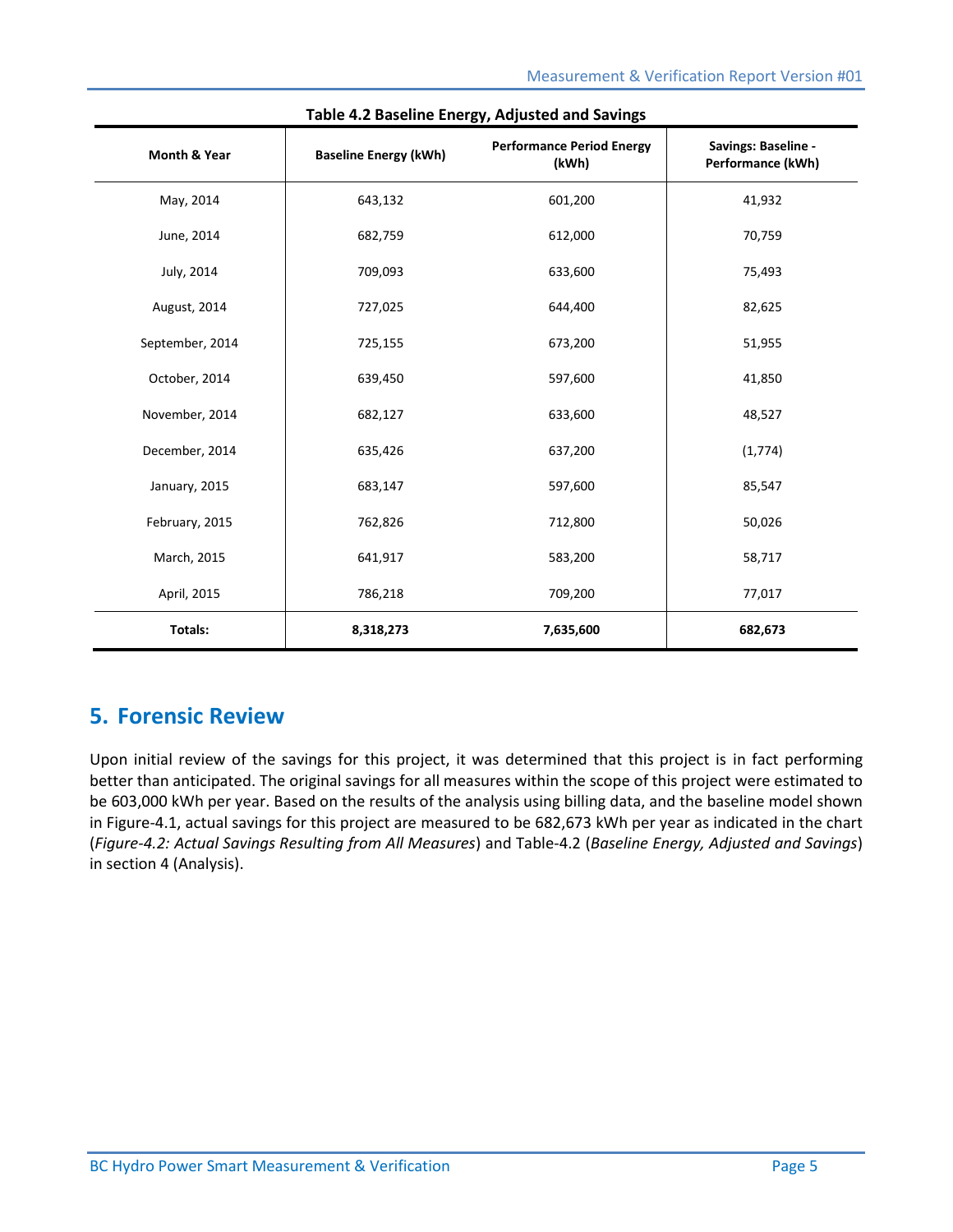## **6. References**

- 1) **Energy Study Report** [J:\CC&C\PS Projects\Commercial\BCH-XXX\BCH Projects\BCH-0XXXX\BCH-00114 INC BCIT\BCH- 00114 BCIT- INC\1-Application]
- 2) **Initial Review (IR)** [J:\CC&C\PS Projects\Commercial\BCH-XXX\BCH Projects\BCH-0XXXX\BCH-00114 INC BCIT\BCH- 00114 BCIT- INC\2-PSE IR]
- 3) **Measurement and Verification Plan** [J:\CC&C\M&V Shared\Projects\BCH 00114 BCIT\MV Plan]
- 4) **Schedule B Document** [J:\CC&C\PS Projects\Commercial\BCH-XXX\BCH Projects\BCH-0XXXX\BCH-00114 INC BCIT\BCH- 00114 BCIT- INC\6-Install Docs]
- 5) **M&V Data Analysis** [J:\CC&C\M&V Shared\Projects\BCH 00114 BCIT\M&V Analysis]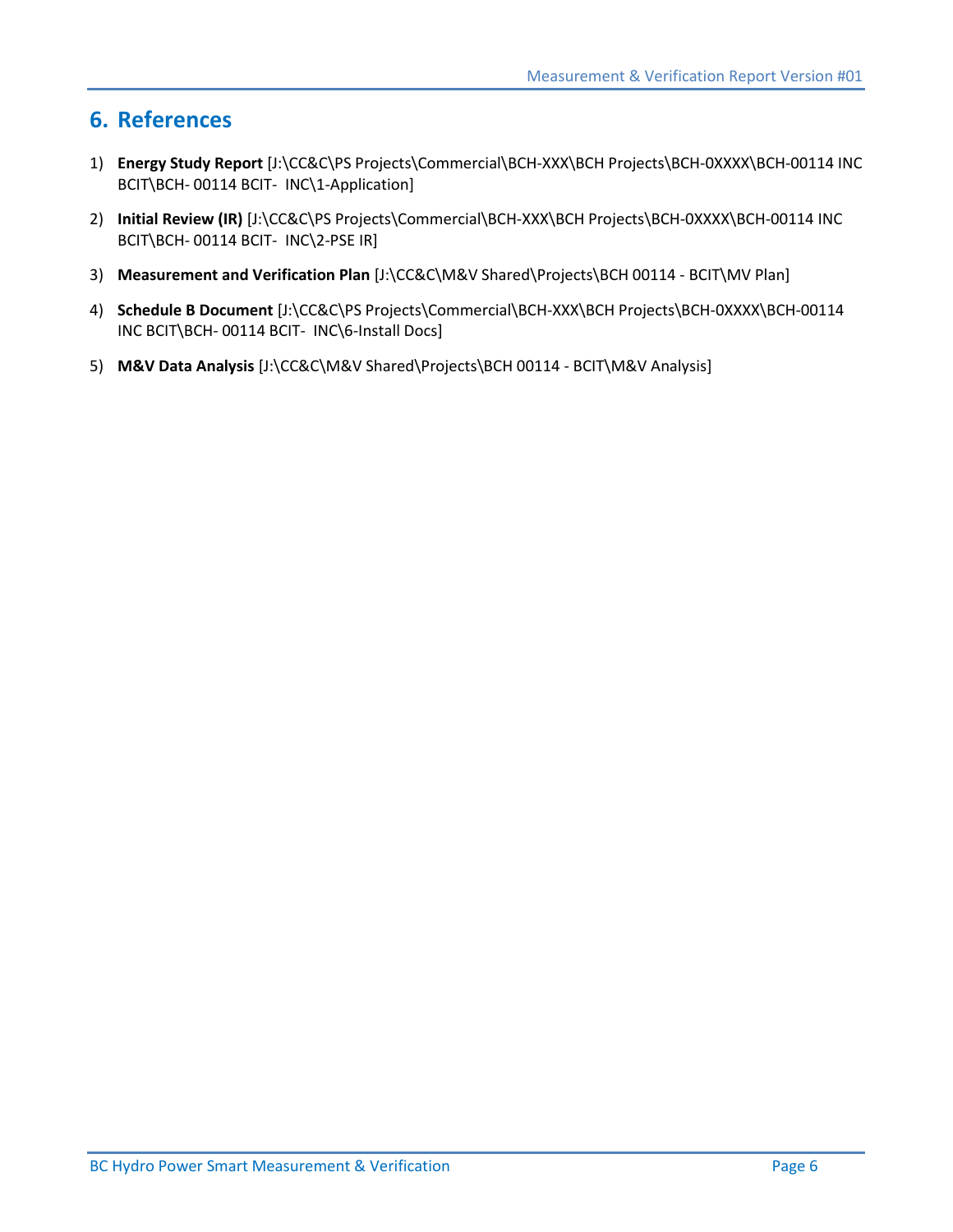# **Appendix A Measurement & Verification Plan**

**BCIT Welding Shop BCH 00114**

### **1. Customer M&V Responsibilities**

#### **1.1. Project Completion Documents**

When the project has been installed and commissioned, BC Hydro will require the installation documents to be submitted which include:

- Schedule B: Installation Completion Document
- Schedule C: Invoice Reconciliation, Permits
- Schedule E: Customer Evaluation (for Demonstration Projects Only)

#### **1.2. Site Inspection**

BC Hydro may perform a site inspection to confirm the installation of the project Energy Conservation Measures (ECMs) as per the Power Smart Incentive Agreement (Schedule A). If a Site Inspection is required, the customer will be required to:

- Provide site access
- Provide site personnel to accompany the inspector if necessary

The site inspection may include (but is not limited to):

- o Investigating performance issues with a particular piece of equipment
- $\circ$  Reviewing other factors which may impact savings that the customer may not be aware of
- o Ensuring that the ECMs are installed and performing as intended.

#### **1.3. Forensic Investigation**

BC Hydro may perform a Forensic Investigation if the Option C billing analysis shows that the project is not performing as anticipated. If a forensic investigation is required, the customer will be required to:

- o Provide site access to the investigator
- o Provide site technical personnel to accompany the investigator if necessary
- $\circ$  Provide site specific data such as occupancy data, production data, operating data as applicable
- o Advise any projects implemented during the pre-retrofit and post retrofit periods that may have an affect on the facility energy consumption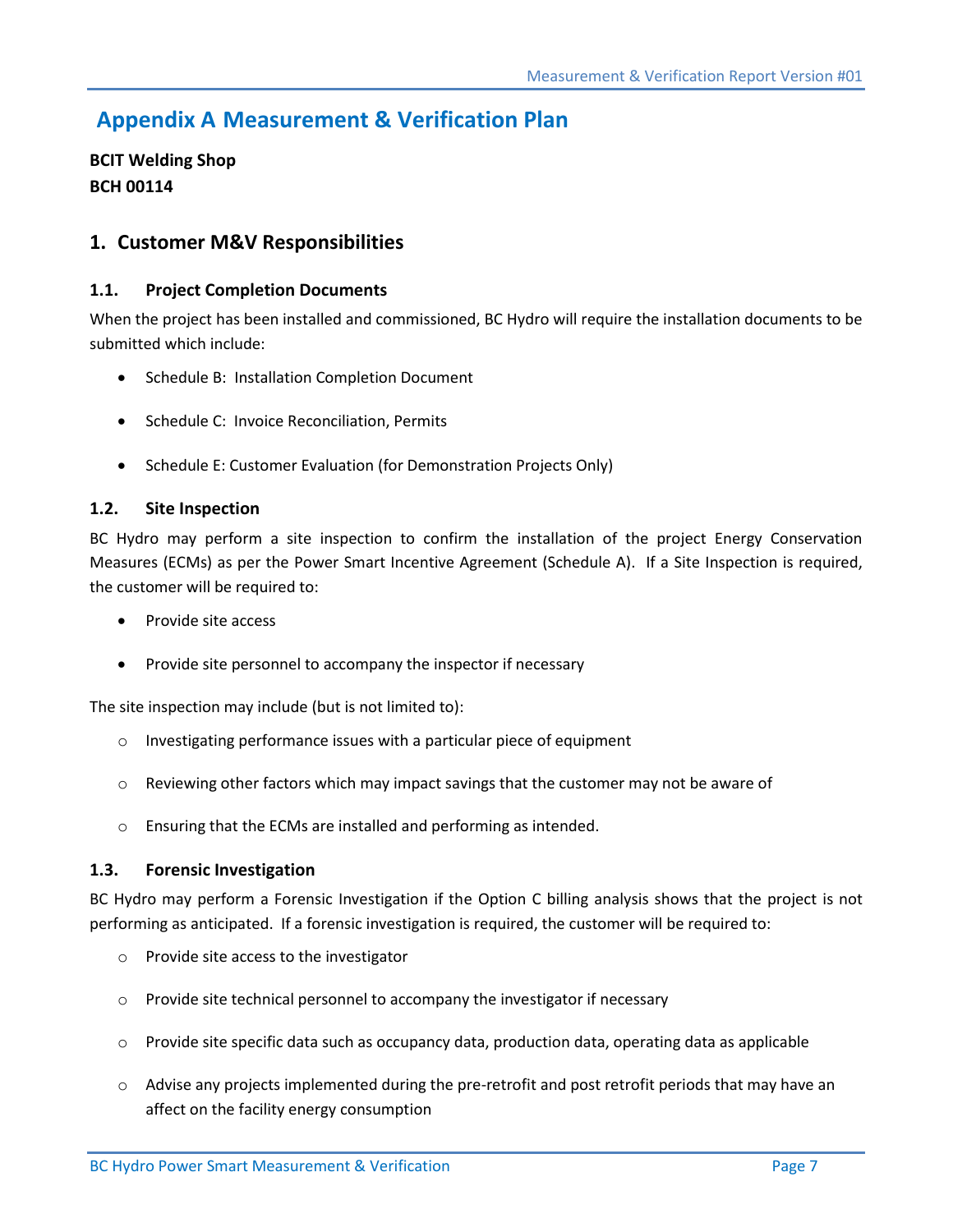The above information is important as it allows BC Hydro to perform baseline adjustments which can dramatically impact the final savings figure.

## **2. Project Characteristics**

#### **Site:**

| <b>Technical Contact:</b>  | Alexander Hebert | <b>Phone Number:</b>            | 604-451-7011            |
|----------------------------|------------------|---------------------------------|-------------------------|
| Facility address:          | 3650 Willingdon  | Location:                       | Burnaby                 |
| Facility type:             | College          | Annual consumption:             | 23.8 GWh                |
| <b>Power Smart:</b>        |                  |                                 |                         |
| <b>Technical Reviewer:</b> | Stan Ma          | <b>BC Hydro Rep:</b>            | <b>Ron Mastromonaco</b> |
| M&V Author:                | Aron Garrecht    | <b>M&amp;V Author Phone</b>     | 604-453-6273            |
| M&V Plan Issue Date:       | 5/16/13          | <b>M&amp;V Post Metering</b>    | 1 Year                  |
| Pre-metering:              | <b>None</b>      | <b>M&amp;V Revision Author:</b> |                         |

## **3. Project Savings**

| <b>ECM Description</b>                | <b>Expected Annual</b><br><b>Savings</b> | <b>IPMVP Option</b> |
|---------------------------------------|------------------------------------------|---------------------|
| Adjustable speed drive on fan         | 603,000 kWh                              |                     |
| <b>Total expected annual savings:</b> | 603,000 kWh                              |                     |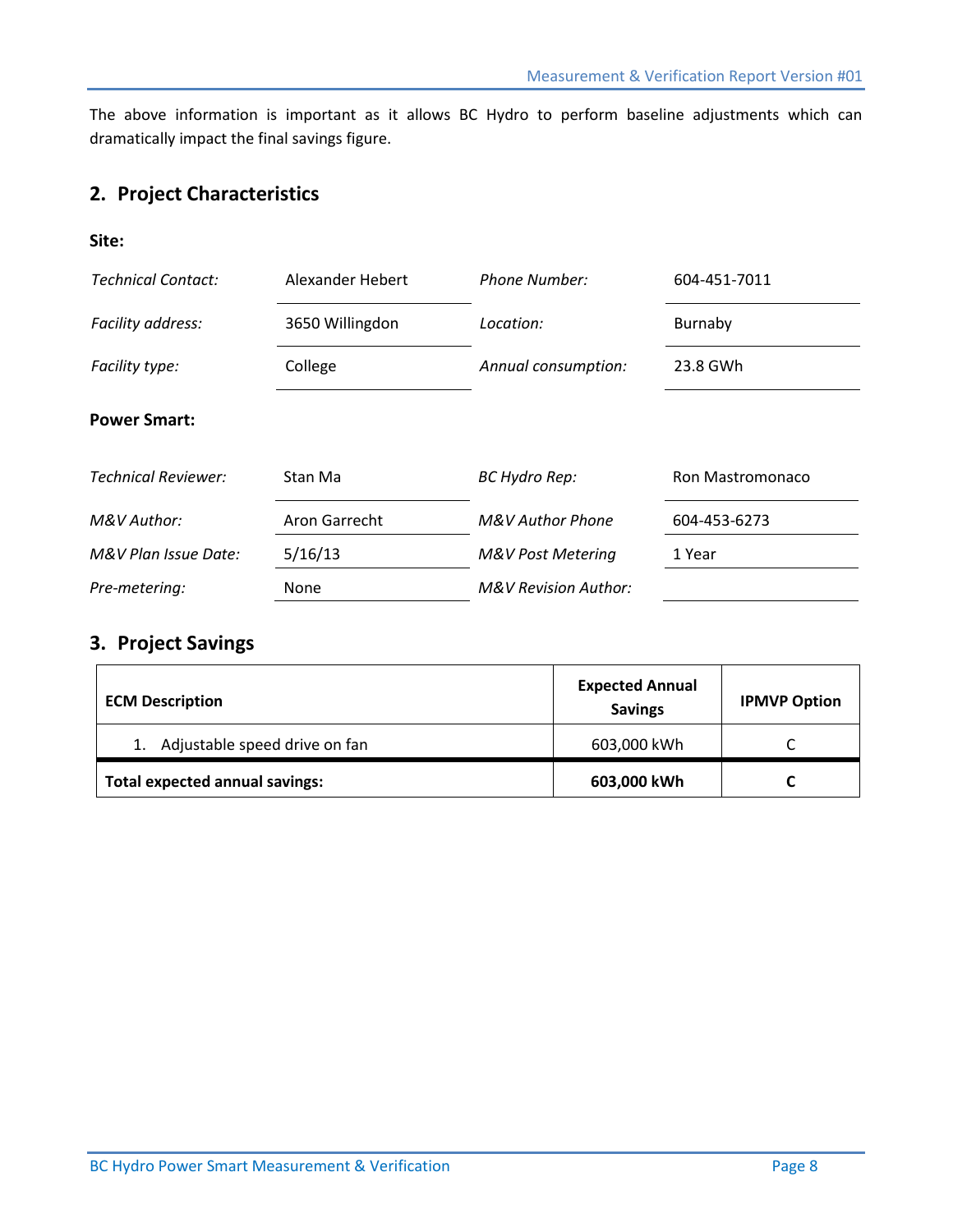## **4. Project Background**

BCIT's NE08 Welding Training building contains a variety of welding equipment and associated processing equipment. There are five (5) main make up air units serving the building. These units are direct fired, constant volume 100% outdoor air units. Each unit has an integrated constant volume exhaust fan with a stack that exhausts the air up.

The arc welding booths are served by MAU-1, MAU-2 and MAU-3. The supply air is provided to the space at the west end of the rows of booths.

The material handling area is located at the south end of the building and is served by MAU-4.

The entry, foyer and oxy-acetylene welding areas are served by MAU-5.

This project involves replacing the five existing MAUs and their associated exhaust fans with new MAUs with variable flow capabilities, and implementing DDC controls with differential pressure sensor to monitor flow.

### **5. Measure Specific Implementation Details**

#### **5.1. General M&V Approach:**

The determination of actual energy savings for this project will generally follow Option C, as defined in IPMVP Volume I, EVO 10000 - 1:2010

Option C: Whole Facility

This option is based on:

 Performing complex billing analysis using specialized accounting software on utility, sub-meter or whole-facility metering data. Option C typically requires 24 months of pre-retrofit billing data and 12 months of post retrofit billing data.

#### **5.1.1. Analysis Method**

IPMVP Option Used: C

#### **5.1.2. Data Requirements**

- Electrical billing for 24 months prior to retrofit. This information will be provided by BCIT for the welding building only as the meter data for the entire campus cannot be used due to the significantly higher consumption.
- Electric billing for 12 months post retrofit. This information will be provided by BCIT for the welding building only as the meter data for the entire campus cannot be used due to the significantly higher consumption.
- Degree-day data (if applicable)